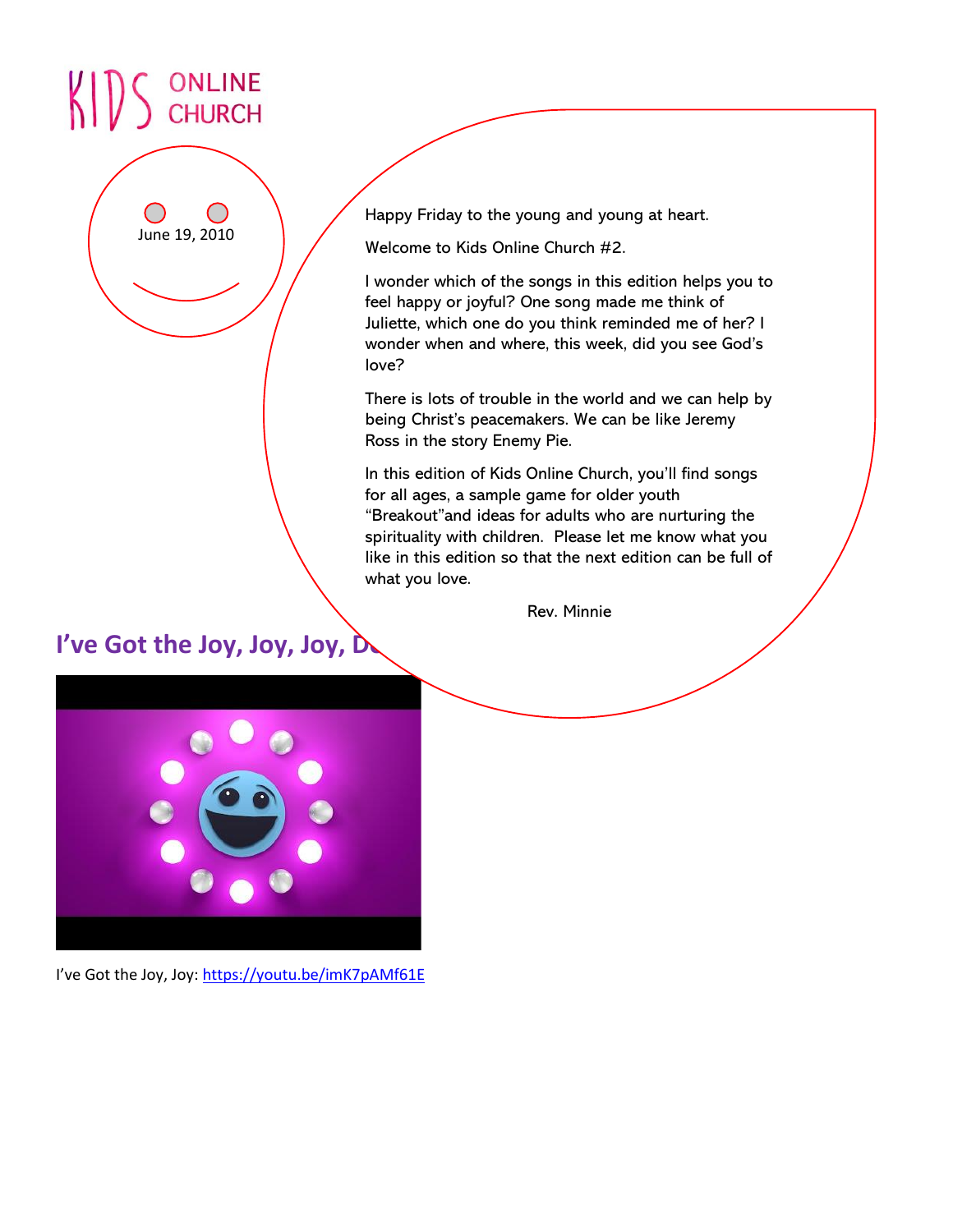#### **[What A Mighty God We Serve](https://www.youtube.com/watch?v=IijsESdEnZg)**



<https://youtu.be/IijsESdEnZg>

### **Jesus Loves Me.**



Jesus loves me: [https://youtu.be/QSaWPYb6\\_6k](https://youtu.be/QSaWPYb6_6k)

# **Storytime**

# Enemy Pie



Read by:Camryn Manheim

- Written by: Derek Munson
- Illustrated by: Tara Calahan King
- Published by: [Chronicle Books](http://www.chroniclebooks.com/)
	- Read by: Camryn Manheim
- Suggested grade level: 1st 3rd
- Run time: 10 minutes

It was the perfect summer. That is until Jeremy Ross moved into the house down the street and became Enemy Number One. Luckily, Dad has a surefire way to get rid of enemies - Enemy Pie.

**<https://www.storylineonline.net/books/enemy-pie/>**

**Bible Trivia for older youth and families**

**Please try this sample of "Breakout" and let me know if you think that I should purchase it for us?\*\*\*We could play it on zoom\*\*\***

**<https://youtu.be/XkZy8N6O99k>**